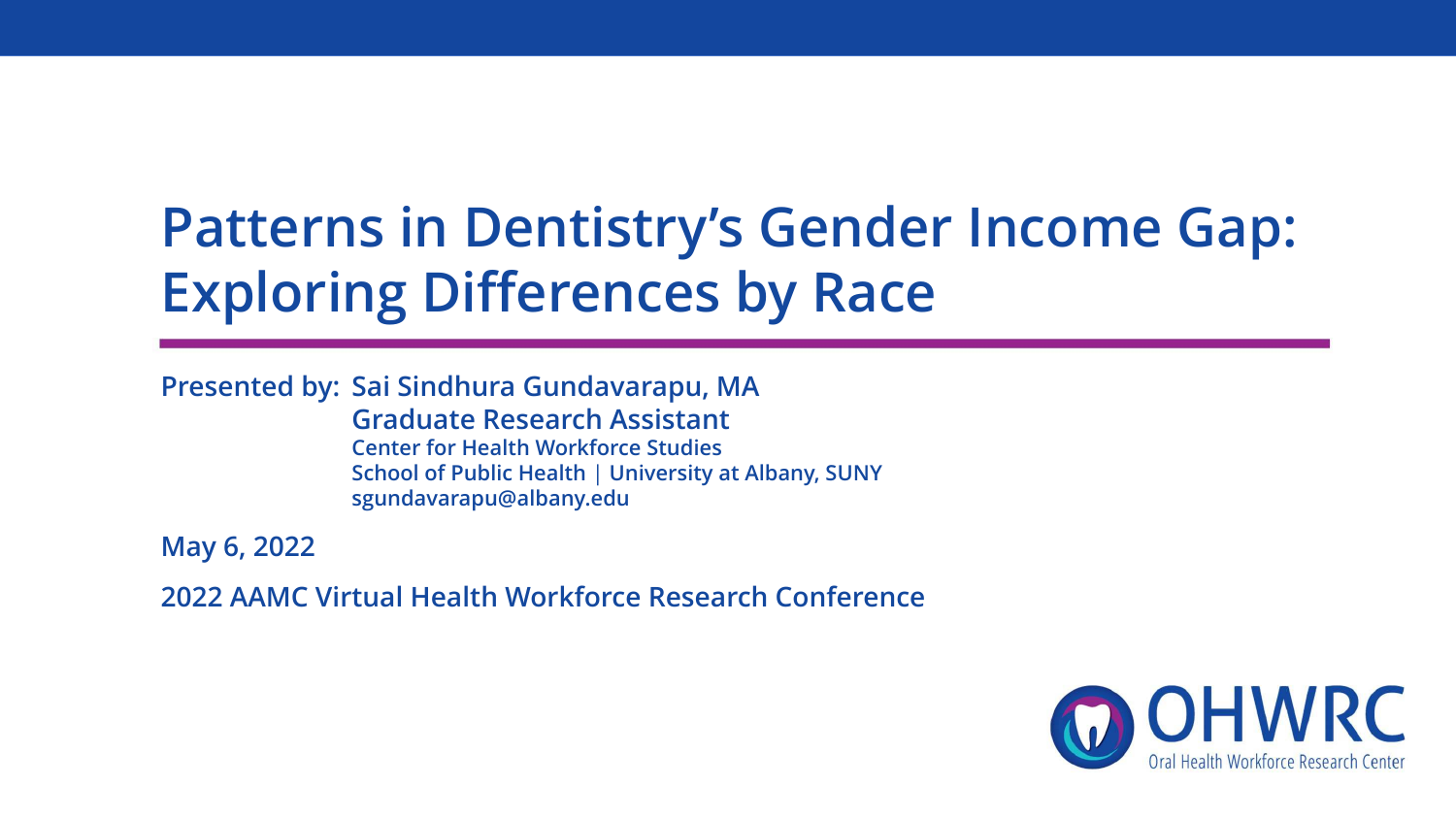# **Study Objectives**

- To evaluate the impact of various factors on dentists' personal annual income
- **Personal Characteristics:** Gender, race, age, nativity, bilingualism, migration, disability
- **Employment Characteristics:** Practice ownership, hours worked per week, weeks worked per year, work setting, source of personal health insurance, commuting time to work
- **Household/Family Characteristics:** Partner/spouse's occupationeducation level, number of children, presence of older dependents, household income

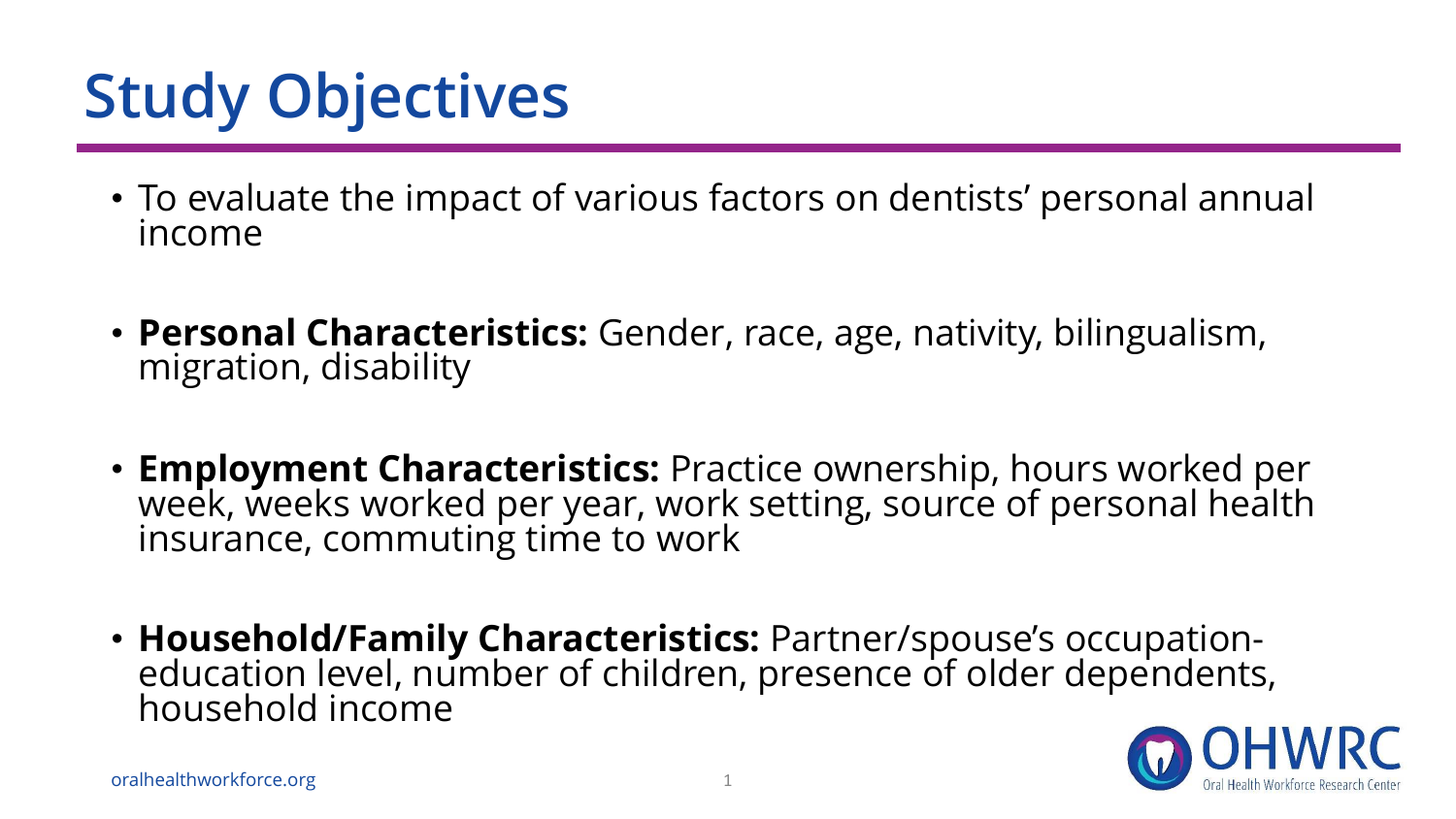### **Data and Methods**

- 2014-2018 American Community Survey
- Restricted to dentists working 350-2,500 hours, and 43.5-51 weeks, in the last year
- Restricted to dentists without missing information for variables of interest
- Analytic Sample = 143,671 dentists
- Descriptive Statistics: Chi-square and t-tests
- Regression Analysis: Ordinary Least Squares (OLS)

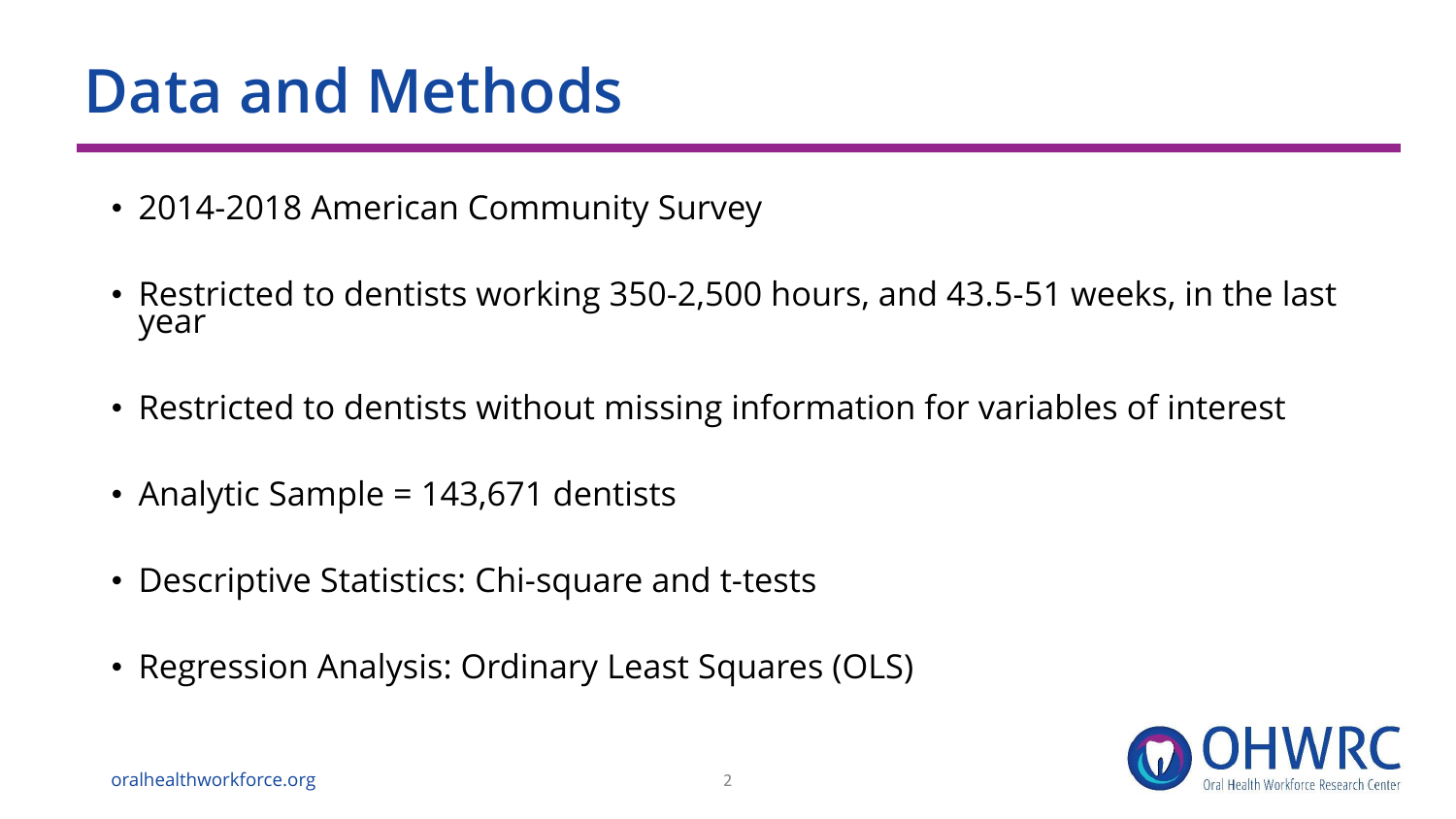## **Descriptive Statistics**

- Female dentists earned less than male dentists: \$159,614 vs \$211,398
- Female dentists belonged to more diverse racial/ethnic groups than male dentists: 59.5% White vs 77.5%
- Female dentists were more likely to be bilingual than male dentists: 35% vs 20%
- Female dentists were less likely to be practice owners than male dentists: 45% vs 66%
- All differences significant at *P*<0.001

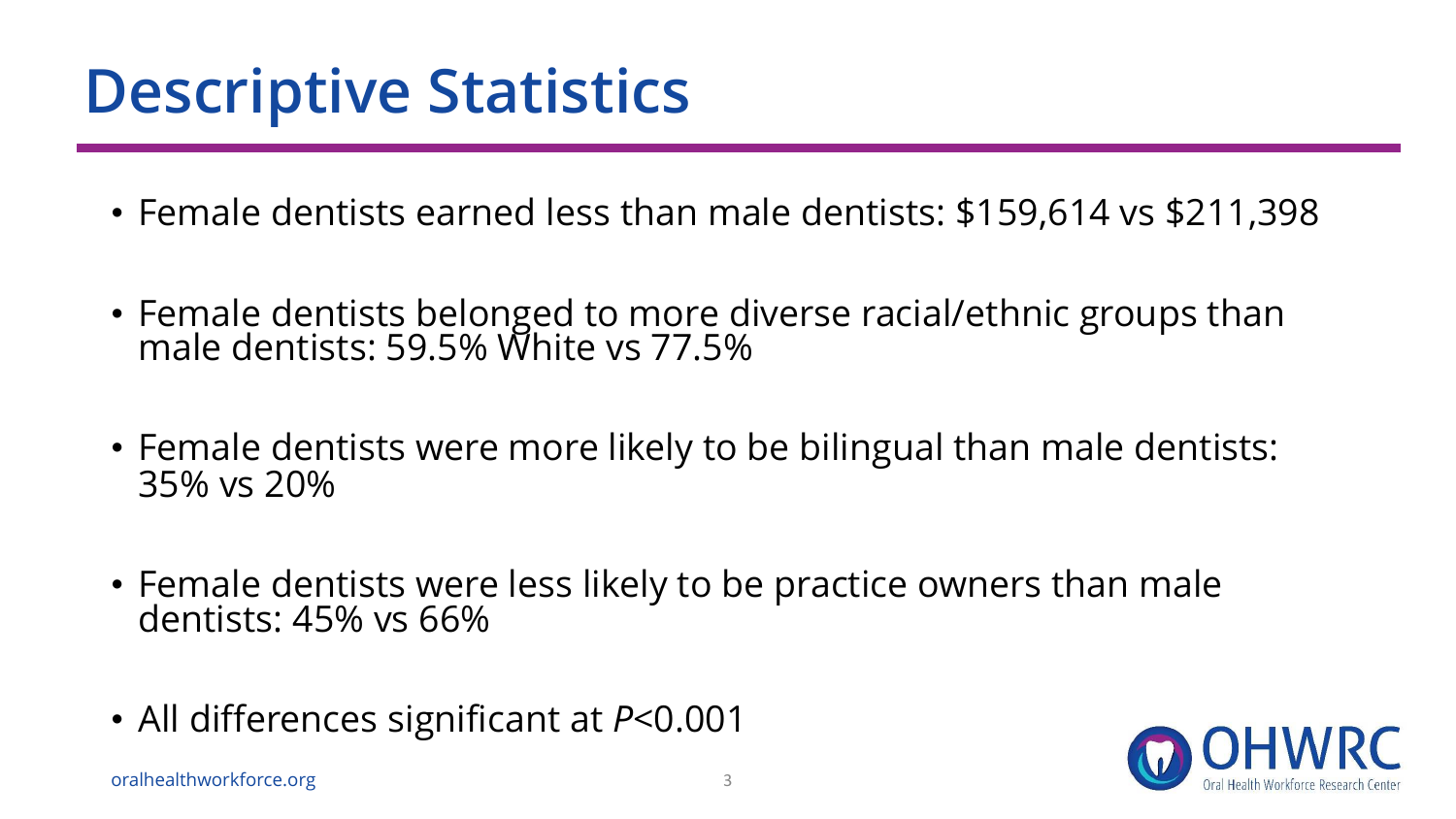### **Some Descriptive Statistics**

| <b>Personal Annual</b>   | <b>Female Dentists</b><br>$N = 44,385$ |                          | <b>Male Dentists</b><br>N=99,286 |                         | <b>All Dentists</b><br>$N = 143,671$ |                         |
|--------------------------|----------------------------------------|--------------------------|----------------------------------|-------------------------|--------------------------------------|-------------------------|
| Income (2018 \$)         | $\mathsf{n}$                           | %,<br><b>Mean(range)</b> | $\mathsf{n}$                     | %<br><b>Mean(range)</b> | $\overline{n}$                       | %<br><b>Mean(range)</b> |
| <b>Race/ethnicity</b>    |                                        |                          |                                  |                         |                                      |                         |
| White, non-              | 26,431                                 | 170,234                  | 76,989                           | 218,938 (1-             | 103,420                              | 206,491                 |
| <b>Hispanic</b>          |                                        | $(106-902,215)$          |                                  | 1,093,079)              |                                      | $(1-1,093,079)$         |
| <b>Black or African</b>  | 2,459                                  | 144,769                  | 2,282                            | 128,143                 | 4,741                                | 136,766                 |
| <b>American, non-</b>    |                                        | $(15, 815 - 792, 242)$   |                                  | $(5, 353 -$             |                                      | $(5, 353 -$             |
| <b>Hispanic</b>          |                                        |                          |                                  | 628,485)                |                                      | 792,242)                |
| <b>Asian, non-</b>       | 10,597                                 | 144,520                  | 12,932                           | 193,393 (531-           | 23,529                               | 171,381                 |
| <b>Hispanic</b>          |                                        | $(1-727,404)$            |                                  | 1,086,594)              |                                      | $(1-1,086,594)$         |
| <b>Other races, non-</b> | 1,282                                  | 152,759                  | 1,906                            | 165,879                 | 3,188                                | 160,603                 |
| <b>Hispanic</b>          |                                        | $(4, 143 - 572, 400)$    |                                  | $(5,094 -$              |                                      | $(4, 143 -$             |
|                          |                                        |                          |                                  | 785,874)                |                                      | 785,874)                |
| <b>Hispanic</b>          | 3,616                                  | 138,742                  | 5,177                            | 197,689                 | 8,793                                | 173,448                 |
|                          |                                        | $(10,358-839,408)$       |                                  | $(158-628, 120)$        |                                      | $(158 - 839, 408)$      |

• Among Black or African American non-Hispanic dentists, women earned \$16,626 more than men

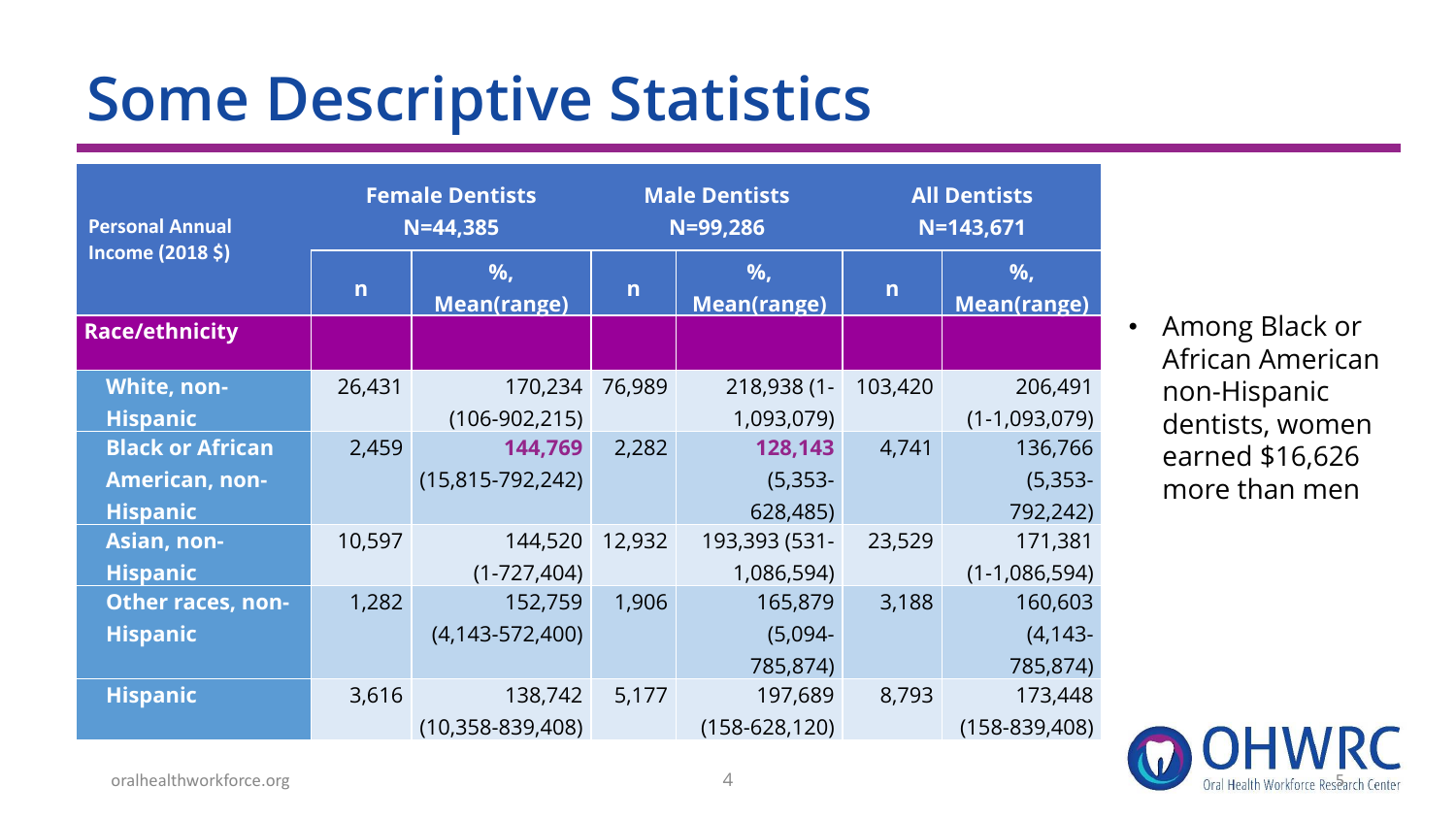# **Ordinary Least Squares Regression**

- Linear regression analysis
- **Dependent Variable**: Log (personal annual income)
- **Independent Variables**: All demographic, employment, and household/family characteristics listed previously
- Also adjusted for year in which the dentist was surveyed, and the state in which the dentist worked

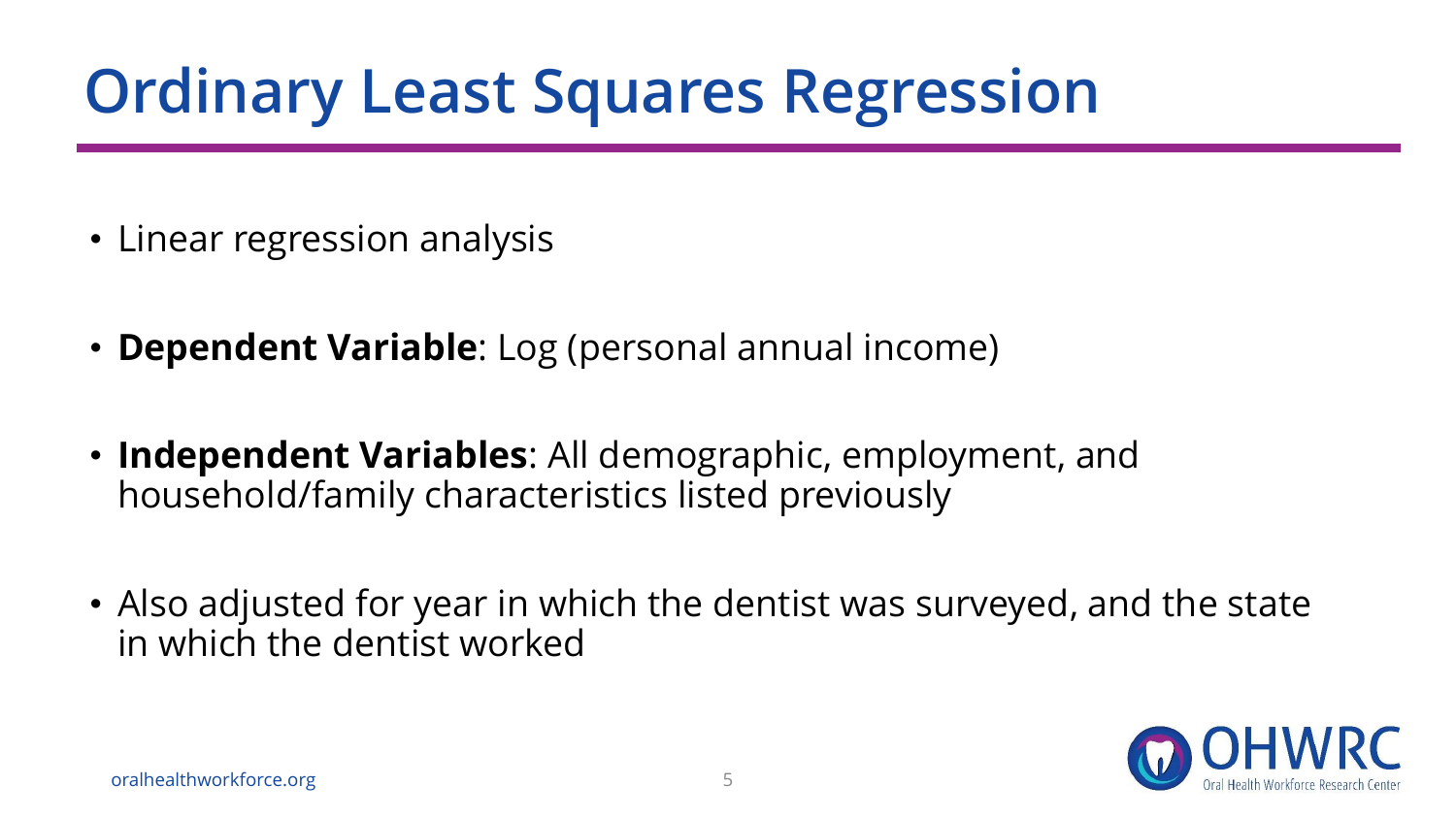## **OLS Regression Results**

- Bilingual dentists earned less than those who only spoke English: RR = 0.92, *P*=0.02
- Dentists who were practice owners earned more than those who were employed: RR = 1.08, *P*=0.001
- Dentists with a partner/spouse earned more than those without
- Dentists with ≥3 children earned more than those without any children: RR = 1.20, *P*<0.001
- Dentists with older dependents in their household earned less than those who did not have older dependents: RR = 0.90, *P*=0.006

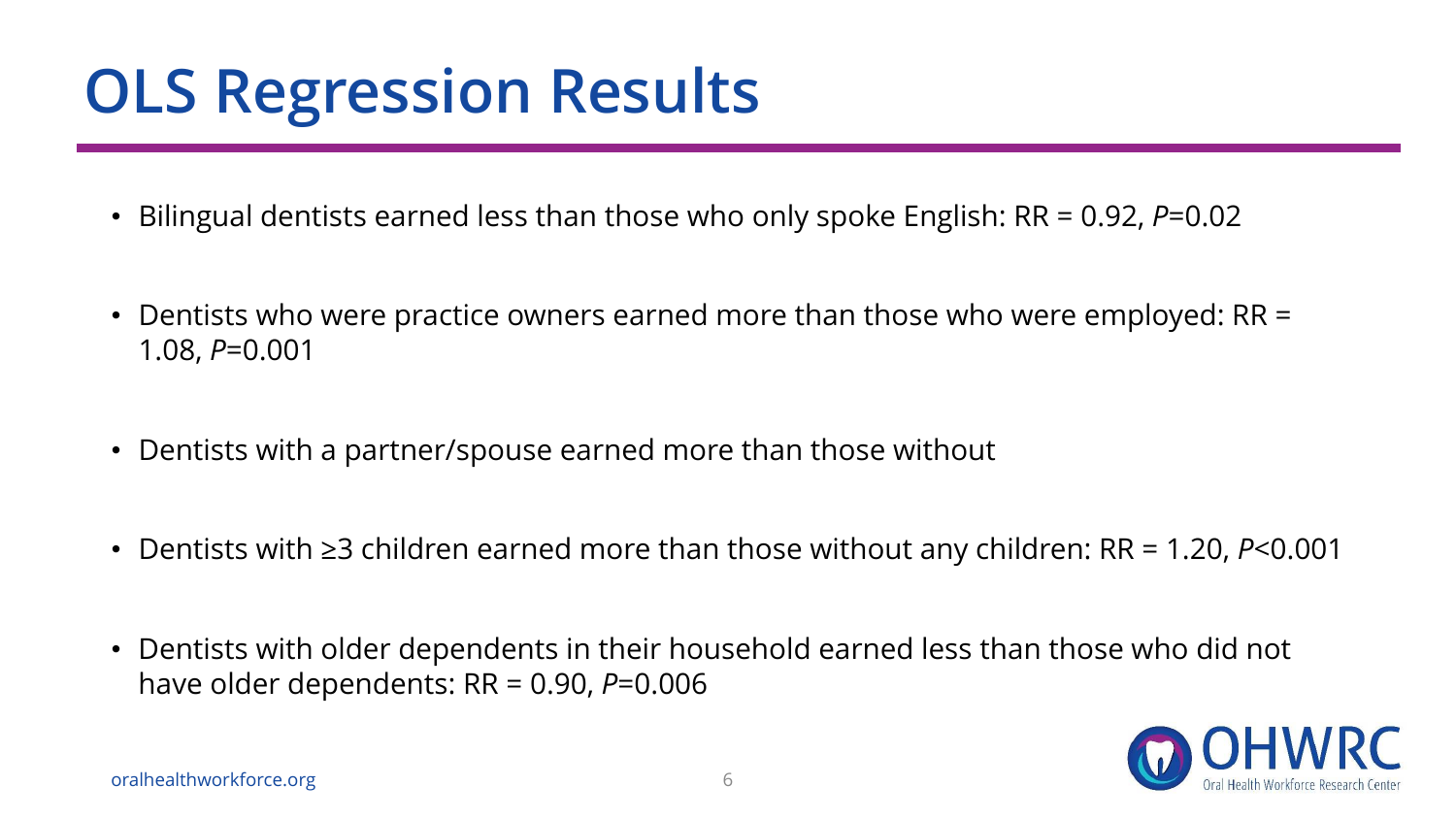## **OLS Regression Results**

- Black or African American, non-Hispanic dentists earned less than White, non-Hispanic dentists: RR = 0.76, *P*<0.001
- Dentists belonging to other non-Hispanic races (ie, not White, Black/African American, or Asian) earned less than White, non-Hispanic dentists: RR = 0.82, *P*=0.02
- Hispanic and Asian, non-Hispanic dentists did not have significant income differences from White non-Hispanic dentists

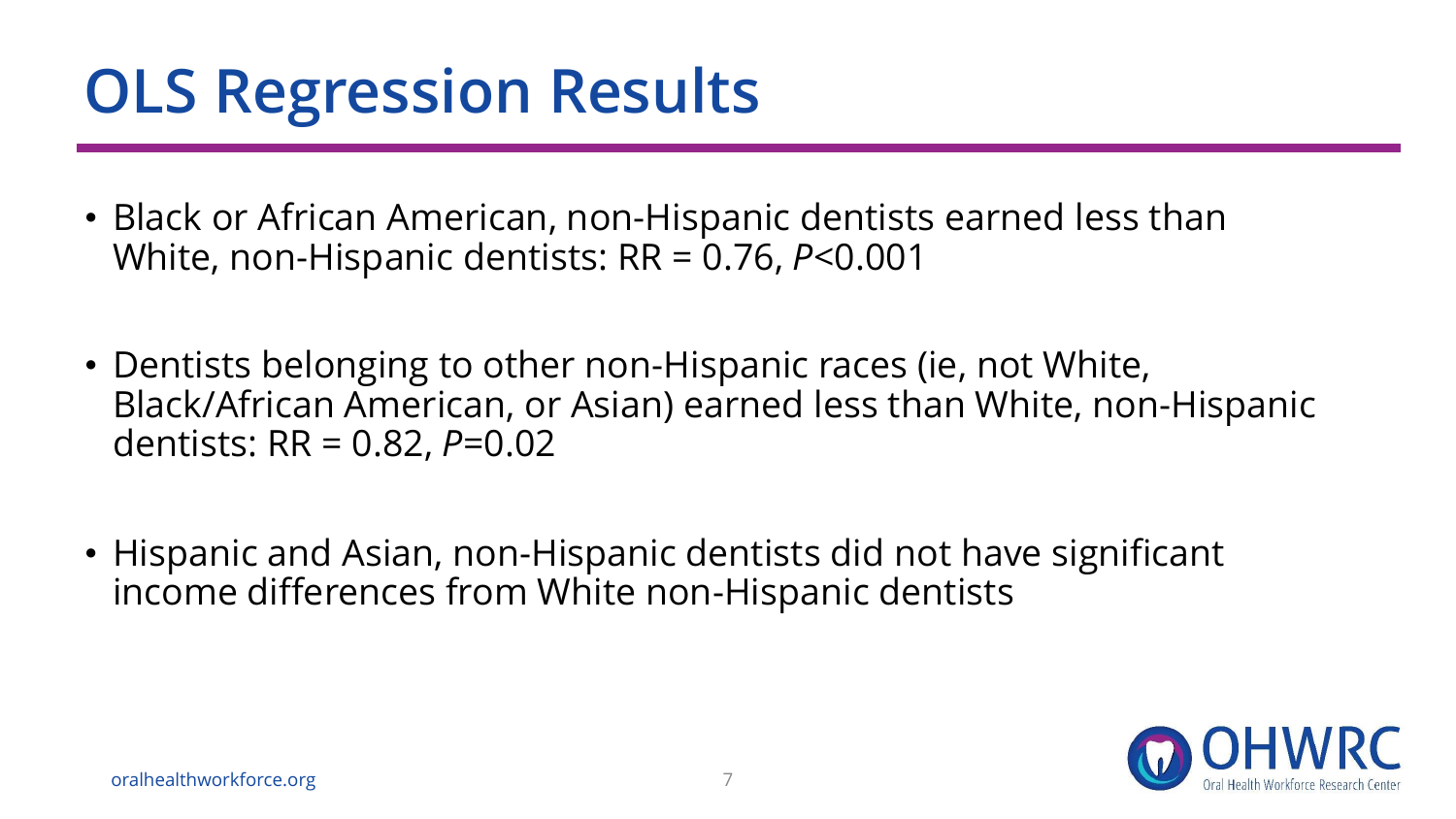### **OLS Regression Results**

|                                                   | Log Personal Annual Income (in 2018 dollars) |                         |                    |         |  |  |
|---------------------------------------------------|----------------------------------------------|-------------------------|--------------------|---------|--|--|
| <b>Female vs Male</b>                             | <b>Risk Ratio</b>                            | 95% Confidence Interval | <b>P-value</b>     |         |  |  |
|                                                   |                                              | <b>Upper Limit</b>      | <b>Lower Limit</b> |         |  |  |
| <b>Race/ethnicity</b>                             |                                              |                         |                    |         |  |  |
| <b>White, non-Hispanic</b>                        | 0.80                                         | 0.85                    | 0.75               | < 0.001 |  |  |
| <b>Black or African American,</b><br>non-Hispanic | 1.24                                         | 1.58                    | 0.98               | 0.07    |  |  |
| <b>Asian, non-Hispanic</b>                        | 0.79                                         | 0.93                    | 0.68               | 0.003   |  |  |
| <b>Other race, non-Hispanic</b>                   | 1.18                                         | 1.69                    | 0.83               | 0.36    |  |  |
| <b>Hispanic</b>                                   | 0.80                                         | 0.96                    | 0.68               | 0.01    |  |  |

- Female dentists earned significantly less than male dentists in the following racial/ethnic groups:
	- o White, non-Hispanic: 20% less
	- o Asian, non-Hispanic: 21% less
	- o Hispanic: 20% less

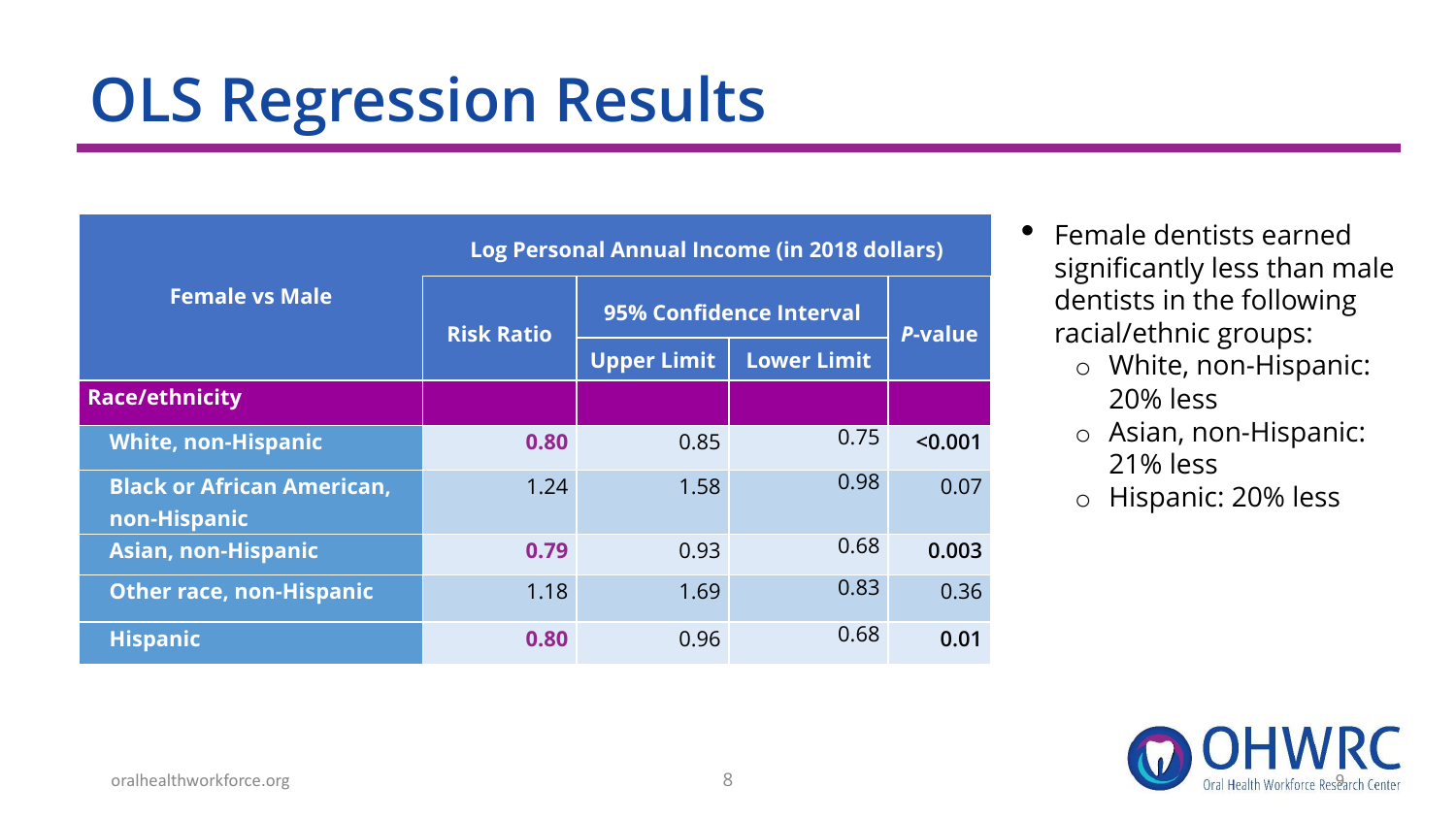### **Conclusions**

- Dentists' demographic, employment and household characteristics significantly impact their earnings
- Differing patterns of gender disparities in personal income were observed by racial/ethnic groups
- Characteristics such as bilingualism, race/ethnicity, and practice ownership significantly impact dentists' income

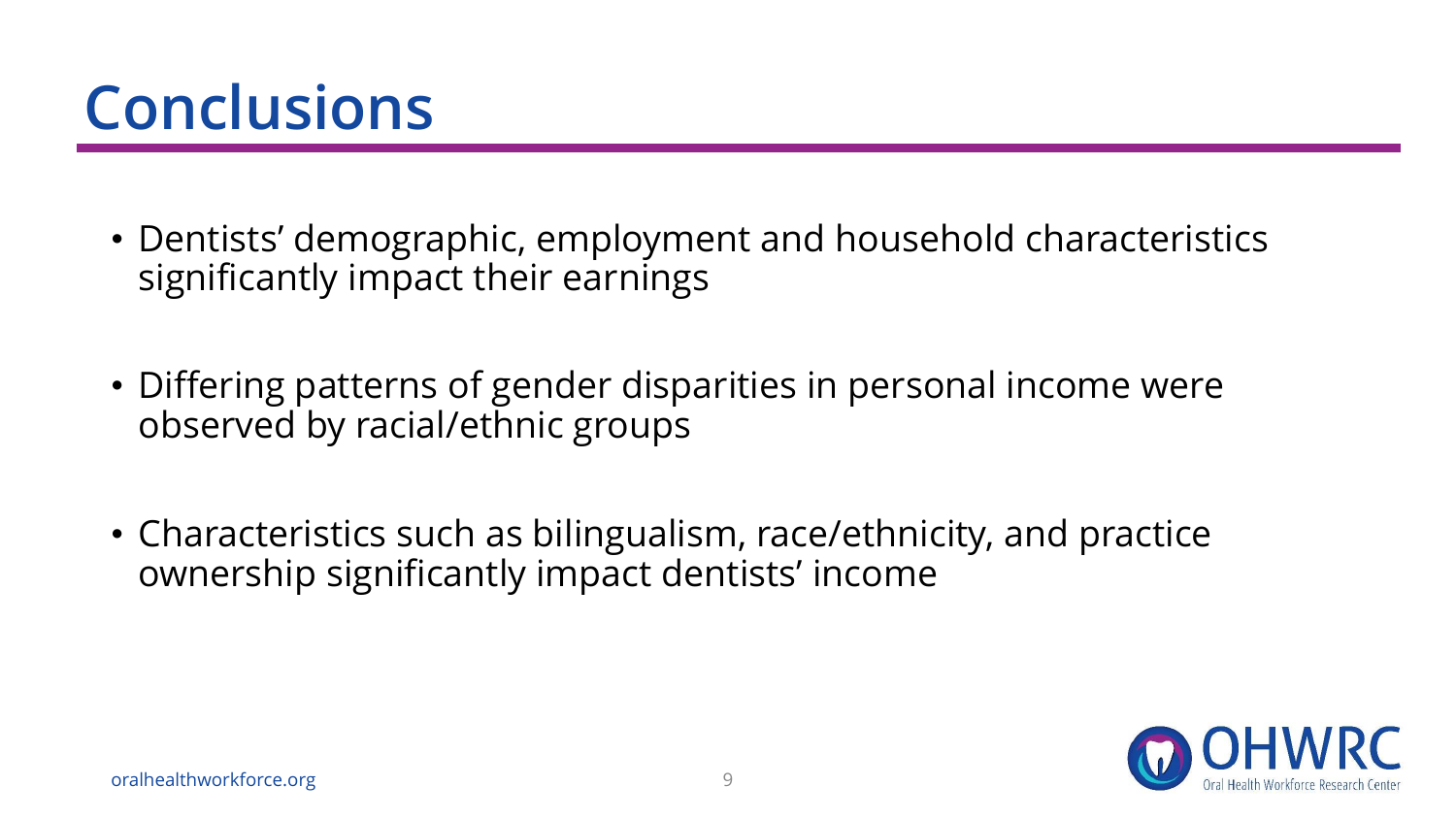OHWRC is supported by the Health Resources and Services Administration (HRSA) of the US Department of Health and Human Services (HHS) as part of an award totaling \$449,915 with 0% financed with nongovernmental sources. The content of this presentation are those of the authors and do not necessarily represent the official views of, nor an endorsement, by, HRSA, HHS, or the US government. For more information, please visit HRSA.gov.